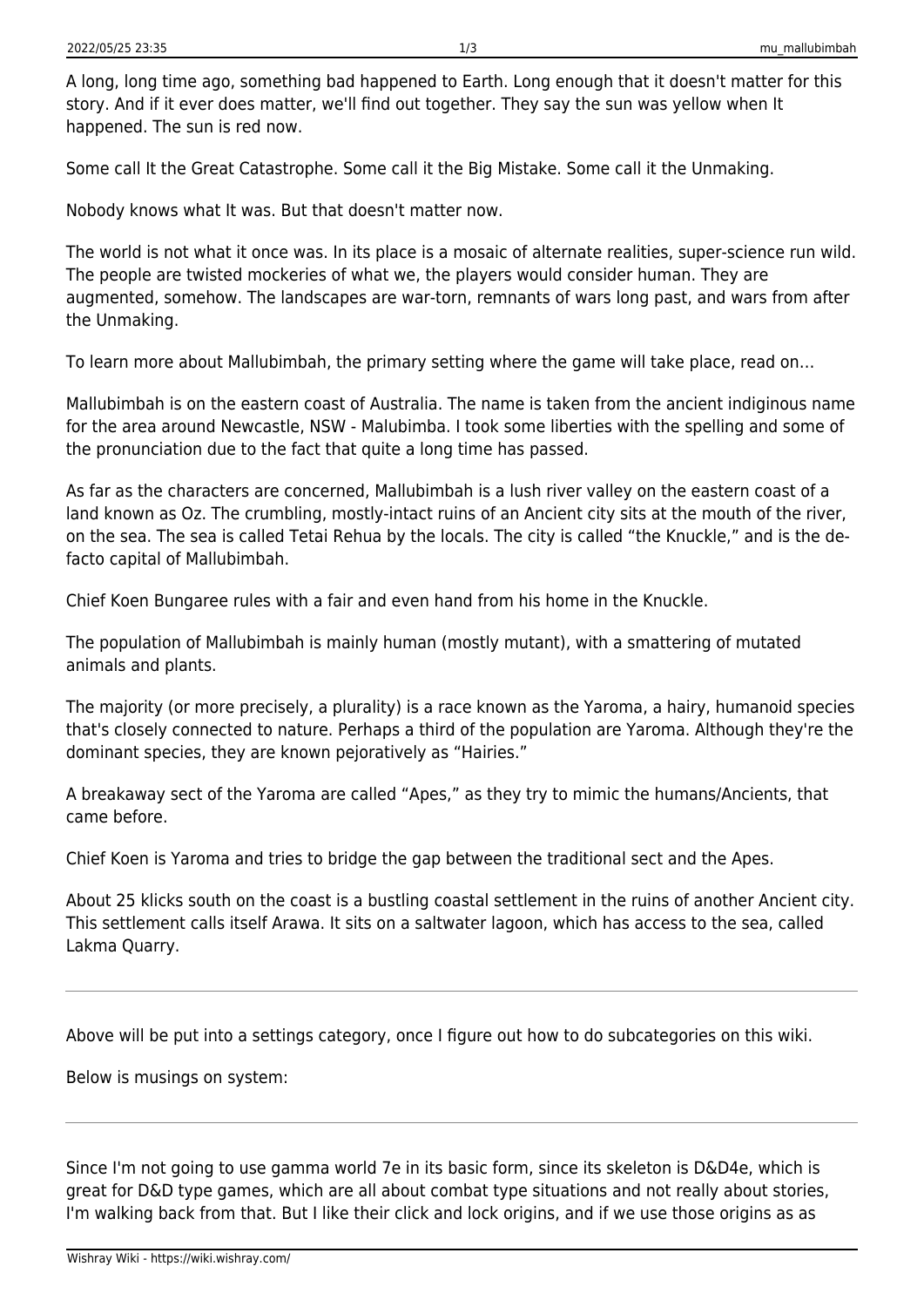basic skeleton, we still have the six attributes:

- Strength
- Constitution
- Dexterity
- Intelligence
- Wisdom
- Charisma

and ten skills:

- 1. Acrobatics (Dex)
- 2. Athletics (Str)
- 3. Conspiracy (Int)
- 4. Insight (Wis)
- 5. Interaction (Cha)
- 6. Mechanics (Int)
- 7. Nature (Wis)
- 8. Perception (Wis)
- 9. Science (Int)
- 10. Stealth (Dex)

That's two for dex, one for strength, none for con (Con is useful elsewhere, just for basic survival). Three for intelligence, three for wisdom, one for charisma. The implication in the book is that these are everyman skills (or more speciflcallly, skills every hero can do - later books introduce the idea of vocations, which I'll also probably adopt).

I like dice pools, and exploding dice, so I'll probably adopt those. I also like platonic solids, and dislike those pretenders, the d10s. They don't belong (I'm a mathematician with an appreciation for aesthetics, so what?)

So here's what I have:

Attributes are rated in numbers. Those numbers correspond to a number of six sided dice that are rolled. The average character starts with 3 in each. Here's how I imagine it:

- 3 is average character
- 2 is average human from our world (we're soft compared to the post-apocalypse)
- 1 is basically infirm

Skills are ALSO rated in numbers. Those numbers correspond to four-sided dice. When one rolls a skill roll, they roll the six sided dice from their attribute plus the four sided dice from their skill. Each die explodes. Pick the two highest.

Because d10s are not platonic solids, those aberrations are rolled by the GM as difficulty dice. They do NOT explode. Also pick the two highest.

We shall call this the **Timaeus** mechanic, as that is the first book Plato discusses the solids.

If player wins by 1 die, player gets a "yes, but"

If player wins COMPLETELY, players gets a "yes, and".